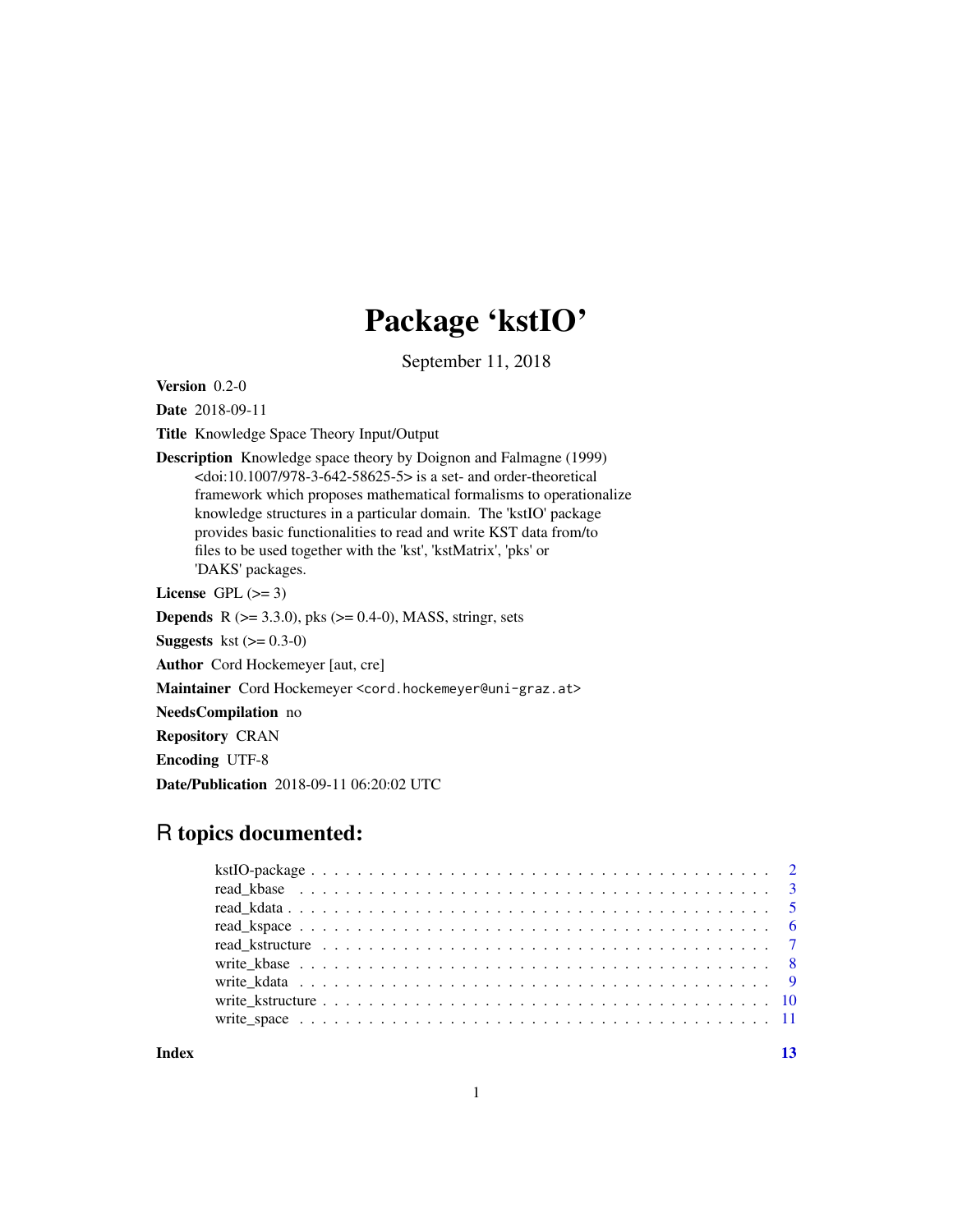<span id="page-1-1"></span><span id="page-1-0"></span>

#### **Description**

Knowledge space theory by Doignon and Falmagne (1985, 1999) is a set- and order-theoretical framework, which proposes mathematical formalisms to operationalize knowledge structures in a particular domain. The 'kstIO' package provides basic functionalities to read and write KST data from/to files.

#### Details

This page focuses on the different file formats that can be used with the kstIO functions.

#### File Formats

Over time and in different research groups with knowledge space theory, different file formats have evolved.

Matrix Format: The probably simplest and most direct approach is to store the information in a binary ASCII matrix where a "1" in row i and column j means that item j is element of state/response pattern i.

There is no separating character between the columns, and there should be no trailing whitespace at the end of the line. The last line of the matrix must carry an EndOfLine - in most editors (except vi) this means an empty line after the matrix.

KST Tools Format: This format (Hockemeyer, 2001) extends the matrix format by two preceding header lines containing the number of items and the number of states/response patterns, respectively.

SRBT Tools Format: This format (Pötzi \& Wesiak, 2001) extends the KST tools format by yet another preceding header line with format and content metadata. This new header line has the format

#SRBT v2.0 <struct> ASCII <comment>

where  $\le$  struct> specifies the type of data stored in the file and  $\le$  comment> is an optional arbitrary comment.

The following data types are supported by the respective kstIO functions:

- basis
- data
- space
- structure

For kbase files, the encoding information "ASCII" is missing because kbase files are always in ASCII format.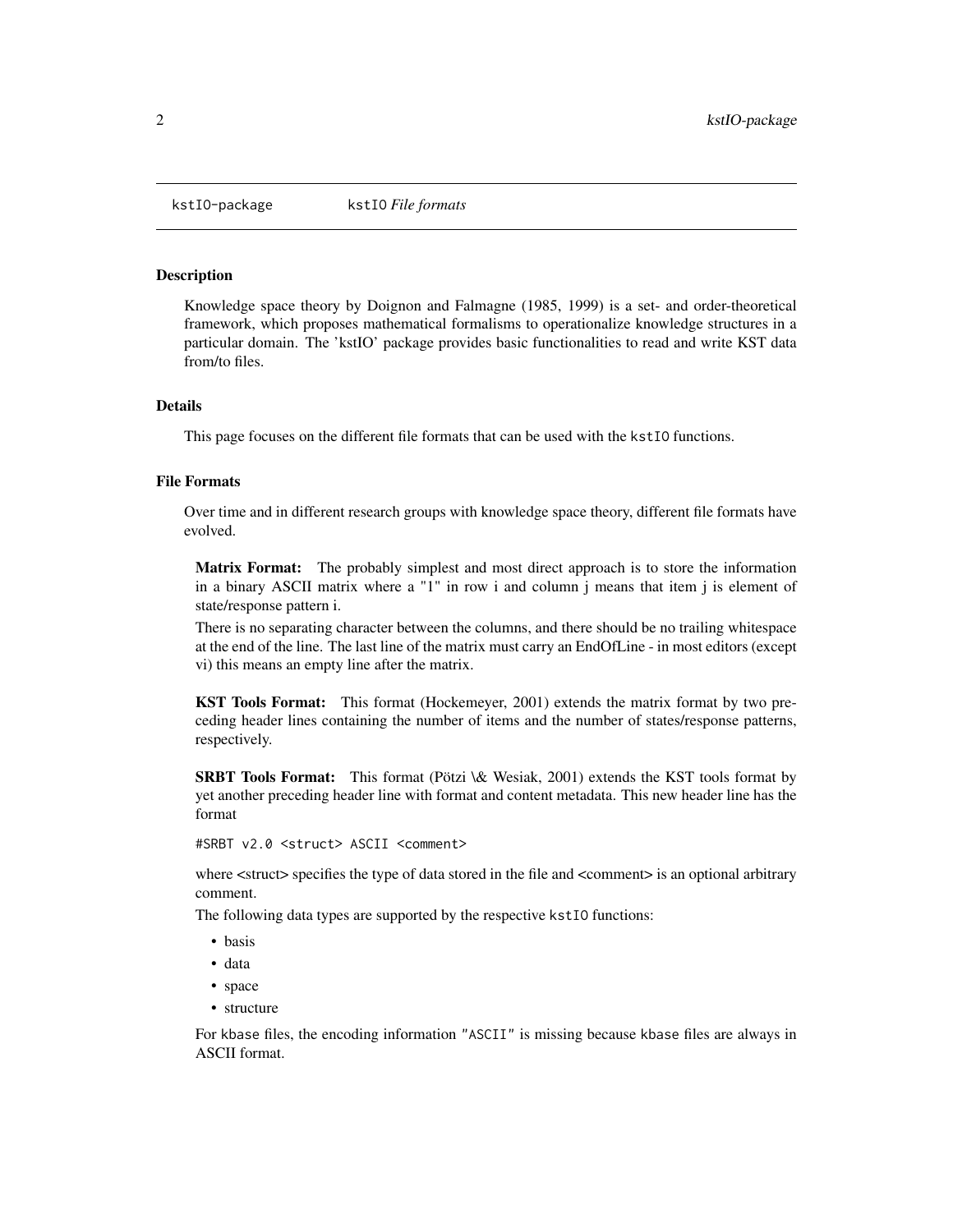#### <span id="page-2-0"></span>read\_kbase 3

Base Files: Base files are available only in KST and SRBT tools format. Their matrix part differs from the other files in that it contains "0", "1", and "2". A "1" means that the state is minimal for the item and a "2" means that it is not (but contains the item). A "0" stands (as always) for the state not containing the item.

#### Example:

#SRBT v2.0 structure ASCII 3 5 000 100 110 101 111

#### Author(s)

Cord Hockemeyer <cord.hockemeyer@uni-graz.at>

#### References

Doignon, J.-P. & Falmagne, J.-C. (1985). Spaces for the assessment of knowledge. *International Journal of Man-Machine Studies, 23,* 175–196.

Doignon, J.-P. & Falmagne, J.-C. (1999). *Knowledge Spaces.* Springer Verlag, Berlin.

Hockemeyer, C. (2001). KST Tools User Manual (2nd ed.). [https://kst.hockemeyer.at/](https://kst.hockemeyer.at/techreports/KST-Tools_TechRep_FWF01.pdf) [techreports/KST-Tools\\_TechRep\\_FWF01.pdf](https://kst.hockemeyer.at/techreports/KST-Tools_TechRep_FWF01.pdf).

Pötzi, S. & Wesiak, G. (2001). SRbT Tools User Manual. [https://kst.hockemeyer.at/techrepo](https://kst.hockemeyer.at/techreports/SRBT-Tools_TechRep_FWF01.pdf)rts/ [SRBT-Tools\\_TechRep\\_FWF01.pdf](https://kst.hockemeyer.at/techreports/SRBT-Tools_TechRep_FWF01.pdf).

#### See Also

[kbase](#page-0-0) [kspace](#page-0-0) [kstructure](#page-0-0)

read\_kbase *Read base file*

#### **Description**

Read a base from a file. The file formats are described in the [kstIO-package](#page-1-1) information page.

```
read_kbase(filename, format = "auto")
```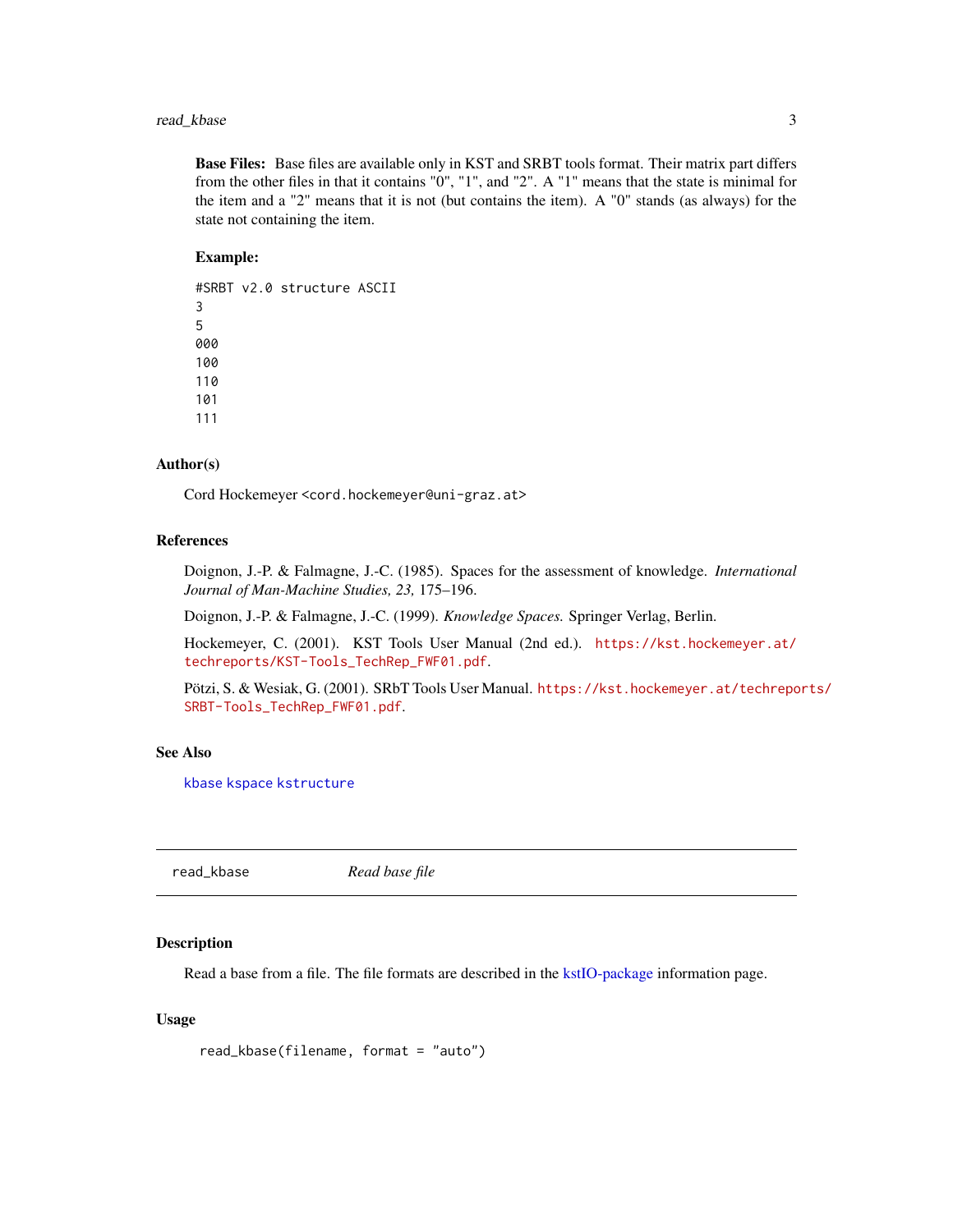#### <span id="page-3-0"></span>**Arguments**

| filename | A character string specifying the name of the base file.                                   |
|----------|--------------------------------------------------------------------------------------------|
| format   | Specification of the files format. Can be "SRBT", "KST", "matrix", or "auto"<br>(default). |

#### Details

The format values "SRBT", "KST", and "matrix" refer to the different generations of file formats described in [kstIO-package.](#page-1-1) The value "auto" (default) requests an automatic detection of the format by thje read\_XXX function.

#### Value

A list with the following elements:

| matrix | the read structure/data as binary matrix    |
|--------|---------------------------------------------|
| sets   | the read structure as object of class kbase |

#### Note

In automatic format detection, the distinction between "matrix" and "KST" formats work somewhat heuristic. In other words, in rare cases the automatic detection might give the wrong result.

#### Author(s)

Cord Hockemeyer <cord.hockemeyer@uni-graz.at>

#### References

Hockemeyer, C. (2001). *KST Tools User Manual* (2nd ed.). [https://kst.hockemeyer.at/](https://kst.hockemeyer.at/techreports/KST-Tools_TechRep_FWF01.pdf) [techreports/KST-Tools\\_TechRep\\_FWF01.pdf](https://kst.hockemeyer.at/techreports/KST-Tools_TechRep_FWF01.pdf).

Pötzi, S. \& Wesiak, G. (2001). SRbT Tools User Manual. [https://kst.hockemeyer.at/techrepo](https://kst.hockemeyer.at/techreports/SRBT-Tools_TechRep_FWF01.pdf)rts/ [SRBT-Tools\\_TechRep\\_FWF01.pdf](https://kst.hockemeyer.at/techreports/SRBT-Tools_TechRep_FWF01.pdf)

#### See Also

[kbase](#page-0-0), [kstIO-package](#page-1-1)

#### Examples

```
# Produce a base file
library(kst)
data(DoignonFalmagne7)
b <- kbase(kspace(kstructure(as.pattern(DoignonFalmagne7$K, as.set=TRUE))))
write_kbase(b, "DF7.bas", "KST") # (Old) KST format
# Read file
read_kbase("DF7.bas") # Automatic format detection
read_kbase("DF7.bas", "KST") # Explicit format specification
```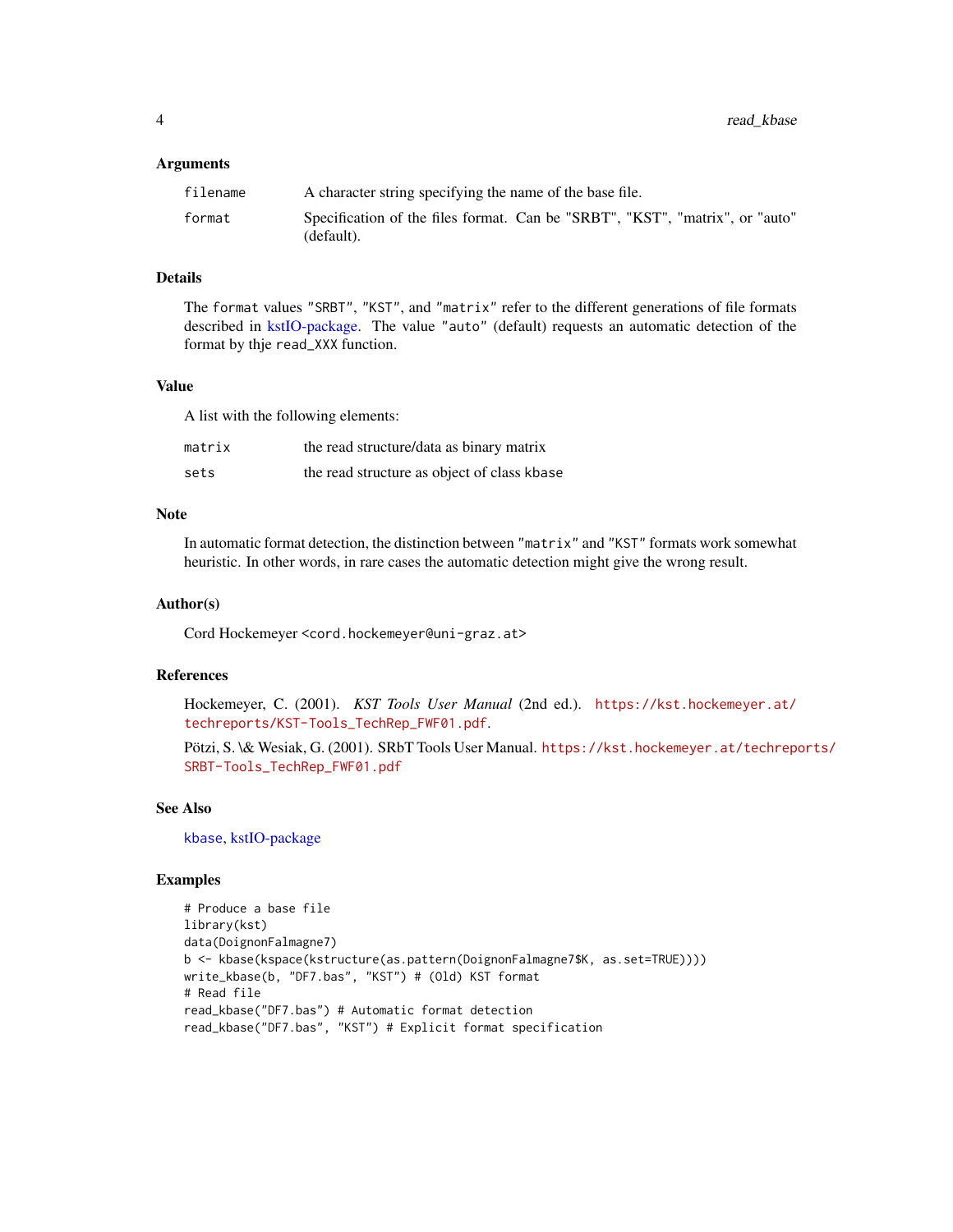<span id="page-4-0"></span>

#### Description

Read a set of response patterns from a file. The file formats are described in the [kstIO-package](#page-1-1) information page.

#### Usage

read\_kdata(filename, format = "auto")

#### Arguments

| filename | A character string specifying the name of the data file.                                   |
|----------|--------------------------------------------------------------------------------------------|
| format   | Specification of the files format. Can be "SRBT", "KST", "matrix", or "auto"<br>(default). |

#### Details

The format values "SRBT", "KST", and "matrix" refer to the different generations of file formats described in [kstIO-package.](#page-1-1) The value "auto" (default) requests an automatic detection of the format by thje read\_XXX function.

#### Value

A binary matrix with the response patterns.

#### Note

In automatic format detection, the distinction between "matrix" and "KST" formats work somewhat heuristic. In other words, in rare cases the automatic detection might give the wrong result.

#### Author(s)

Cord Hockemeyer <cord.hockemeyer@uni-graz.at>

#### References

Hockemeyer, C. (2001). *KST Tools User Manual* (2nd ed.). [https://kst.hockemeyer.at/](https://kst.hockemeyer.at/techreports/KST-Tools_TechRep_FWF01.pdf) [techreports/KST-Tools\\_TechRep\\_FWF01.pdf](https://kst.hockemeyer.at/techreports/KST-Tools_TechRep_FWF01.pdf).

Pötzi, S. \& Wesiak, G. (2001). SRbT Tools User Manual. [https://kst.hockemeyer.at/techrepo](https://kst.hockemeyer.at/techreports/SRBT-Tools_TechRep_FWF01.pdf)rts/ [SRBT-Tools\\_TechRep\\_FWF01.pdf](https://kst.hockemeyer.at/techreports/SRBT-Tools_TechRep_FWF01.pdf)

#### See Also

[kstIO-package](#page-1-1)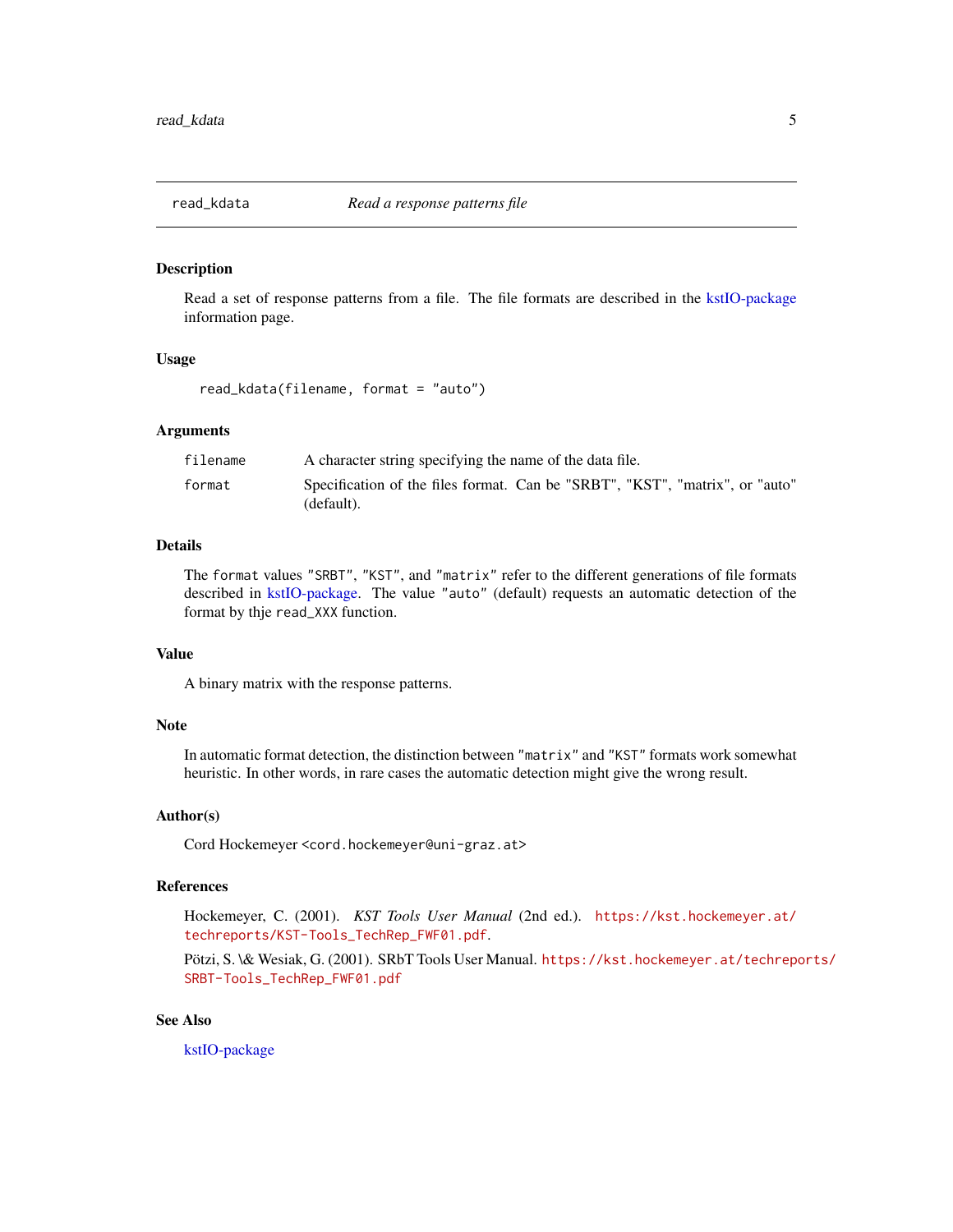#### Examples

```
# Produce a data file
data(DoignonFalmagne7)
d <- as.binmat(DoignonFalmagne7$N.R)
write_kdata(d, "DF7.dat", "matrix") # matrix format (without any headers)
# Read file
read_kdata("DF7.dat") # Automatic format detection (default)
read_kdata("DF7.dat", "matrix") # Explicit ormat specification
```
read\_kspace *Read a knowledge space file*

#### Description

ead a knowledge space from a file. The file formats are described in the [kstIO-package](#page-1-1) information page.

#### Usage

```
read_kspace(filename, format = "auto")
```
#### Arguments

| filename | A character string specifying the name of the space file.                                  |
|----------|--------------------------------------------------------------------------------------------|
| format   | Specification of the files format. Can be "SRBT", "KST", "matrix", or "auto"<br>(default). |

#### Details

The format values "SRBT", "KST", and "matrix" refer to the different generations of file formats described in [kstIO-package.](#page-1-1) The value "auto" (default) requests an automatic detection of the format by thje read\_XXX function.

#### Value

A list with the following elements:

| matrix | the read structure/data as binary matrix |
|--------|------------------------------------------|
| sets   | the read structure as kspace.            |

#### Note

In automatic format detection, the distinction between "matrix" and "KST" formats work somewhat heuristic. In other words, in rare cases the automatic detection might give the wrong result.

#### Author(s)

Cord Hockemeyer <cord.hockemeyer@uni-graz.at>

<span id="page-5-0"></span>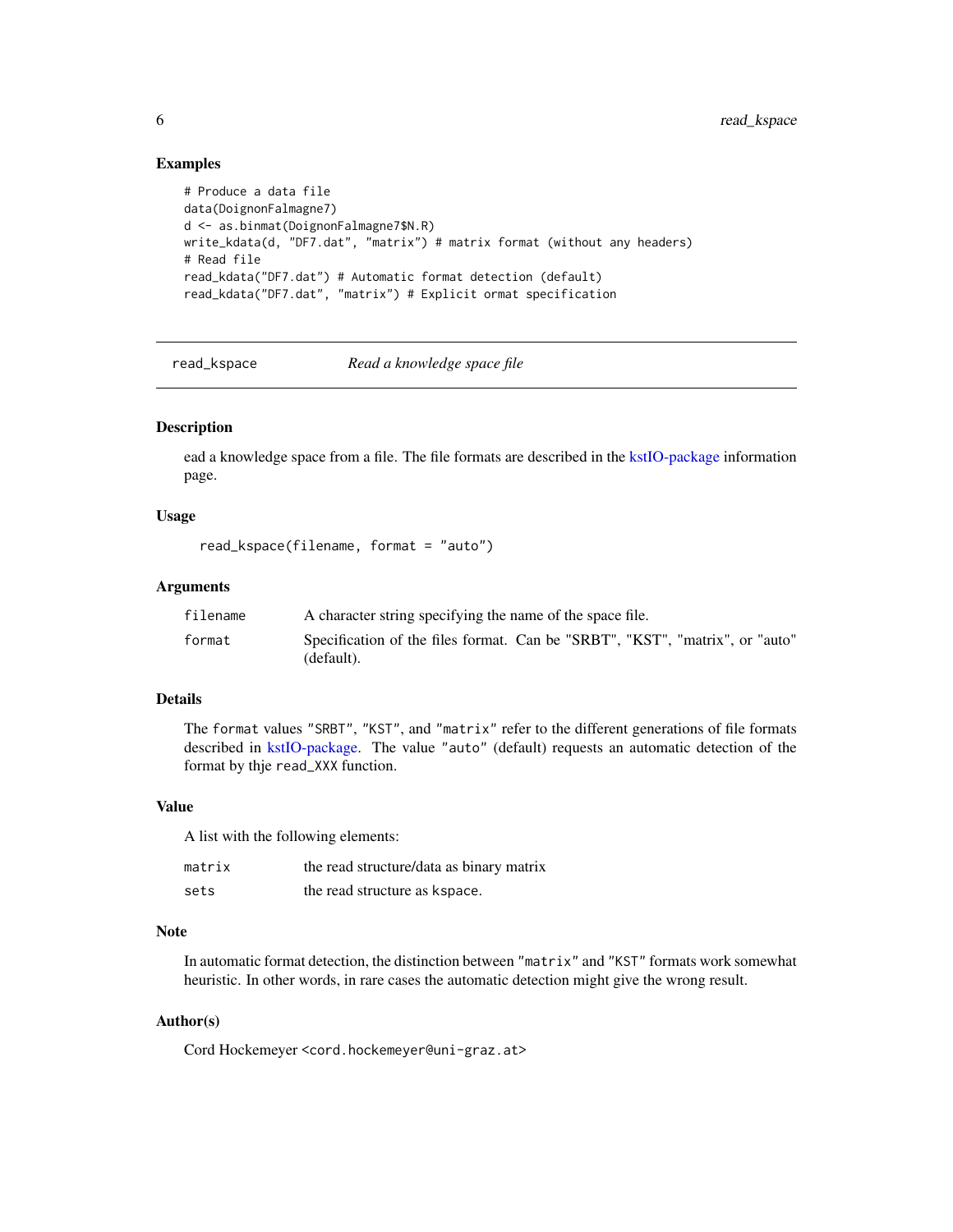#### <span id="page-6-0"></span>read\_kstructure 7

#### References

Hockemeyer, C. (2001). *KST Tools User Manual* (2nd ed.). [https://kst.hockemeyer.at/](https://kst.hockemeyer.at/techreports/KST-Tools_TechRep_FWF01.pdf) [techreports/KST-Tools\\_TechRep\\_FWF01.pdf](https://kst.hockemeyer.at/techreports/KST-Tools_TechRep_FWF01.pdf).

Pötzi, S. \& Wesiak, G. (2001). SRbT Tools User Manual. [https://kst.hockemeyer.at/techrepo](https://kst.hockemeyer.at/techreports/SRBT-Tools_TechRep_FWF01.pdf)rts/ [SRBT-Tools\\_TechRep\\_FWF01.pdf](https://kst.hockemeyer.at/techreports/SRBT-Tools_TechRep_FWF01.pdf)

#### See Also

[kspace](#page-0-0), [kstIO-package](#page-1-1)

#### Examples

```
# Produce a space file
library(kst)
data(DoignonFalmagne7)
ksp <- kspace(kstructure(as.pattern(DoignonFalmagne7$K, as.set=TRUE)))
write_kspace(ksp, "DF7.spc") # Write in (default) SRBT format
# Read file
read_kspace("DF7.spc") # Automatic format detection (default)
read_kspace("DF7.spc", "SRBT") # Explicit format specification
```
read\_kstructure *Read a knowledge structure file*

#### Description

Read a knowledge structure from a file. The file formats are described in the [kstIO-package](#page-1-1) information page.

#### Usage

```
read_kstructure(filename, format = "auto")
```
#### Arguments

| filename | A character string specifying the name of the structure file.                              |
|----------|--------------------------------------------------------------------------------------------|
| format   | Specification of the files format. Can be "SRBT", "KST", "matrix", or "auto"<br>(default). |

#### Details

The format values "SRBT", "KST", and "matrix" refer to the different generations of file formats described in [kstIO-package.](#page-1-1) The value "auto" (default) requests an automatic detection of the format by thje read\_XXX function.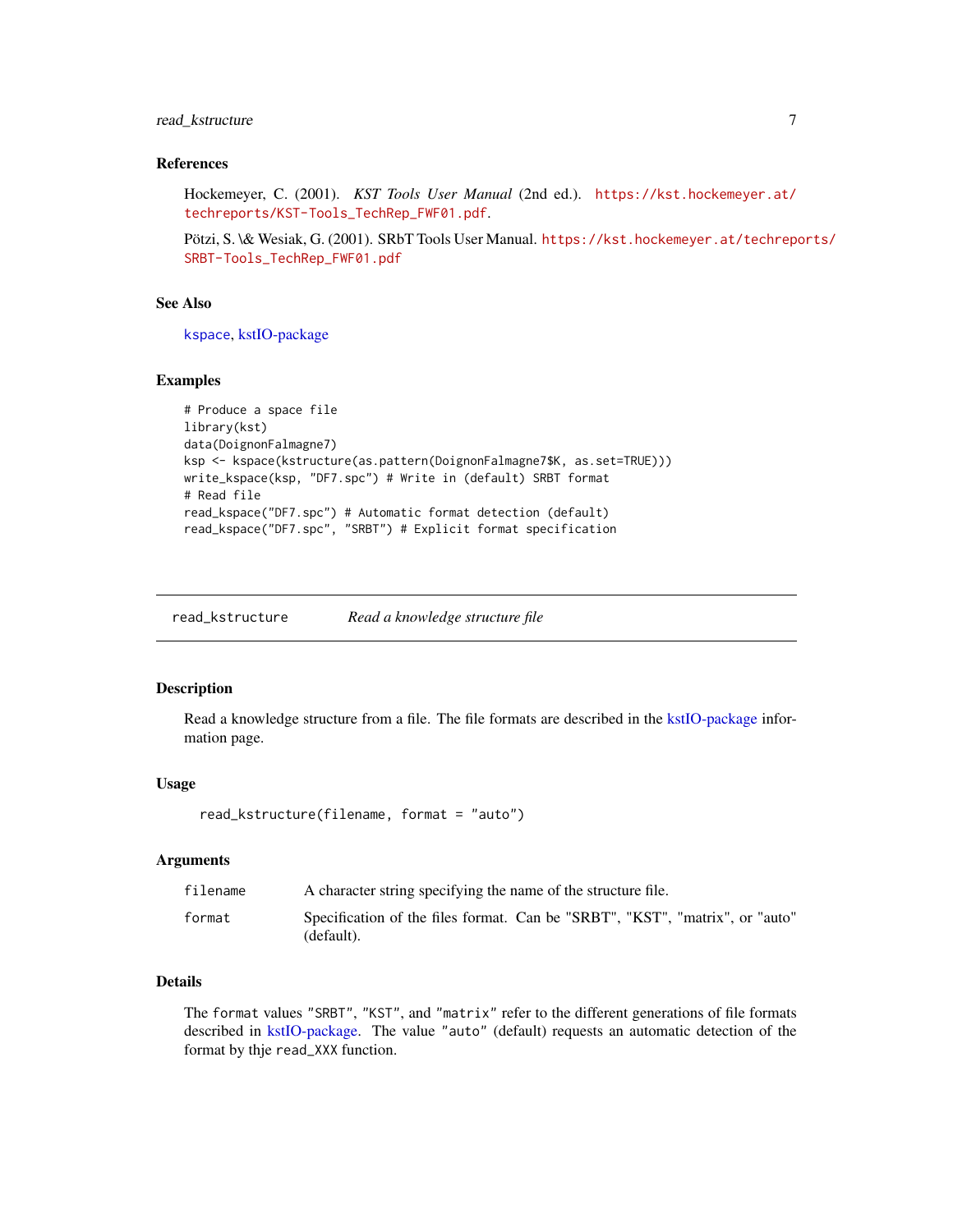#### <span id="page-7-0"></span>Value

A list with the following elements:

| matrix | the read structure/data as binary matrix          |
|--------|---------------------------------------------------|
| sets   | the read structure as object of class kstructure. |

#### Note

In automatic format detection, the distinction between "matrix" and "KST" formats work somewhat heuristic. In other words, in rare cases the automatic detection might give the wrong result.

#### Author(s)

Cord Hockemeyer <cord.hockemeyer@uni-graz.at>

#### References

Hockemeyer, C. (2001). *KST Tools User Manual* (2nd ed.). [https://kst.hockemeyer.at/](https://kst.hockemeyer.at/techreports/KST-Tools_TechRep_FWF01.pdf) [techreports/KST-Tools\\_TechRep\\_FWF01.pdf](https://kst.hockemeyer.at/techreports/KST-Tools_TechRep_FWF01.pdf).

Pötzi, S. \& Wesiak, G. (2001). SRbT Tools User Manual. [https://kst.hockemeyer.at/techrepo](https://kst.hockemeyer.at/techreports/SRBT-Tools_TechRep_FWF01.pdf)rts/ [SRBT-Tools\\_TechRep\\_FWF01.pdf](https://kst.hockemeyer.at/techreports/SRBT-Tools_TechRep_FWF01.pdf)

#### See Also

[kstructure](#page-0-0), [kstIO-package](#page-1-1)

#### Examples

```
# Produce a structure file
library(kst)
data(DoignonFalmagne7)
kst <- kstructure(as.pattern(DoignonFalmagne7$K, as.set=TRUE))
write_kstructure(kst, "DF7.struct") # Write in (default) SRBT format
# Read file
read_kstructure("DF7.struct") # Automatic format detection (default)
read_kstructure("DF7.struct", "SRBT") # Explicit format specification
```
write\_kbase *Write a base file*

#### Description

Write a base to a file. The file formats are described in the [kstIO-package](#page-1-1) information page.

```
write_kbase(x, filename, format = "SRBT")
```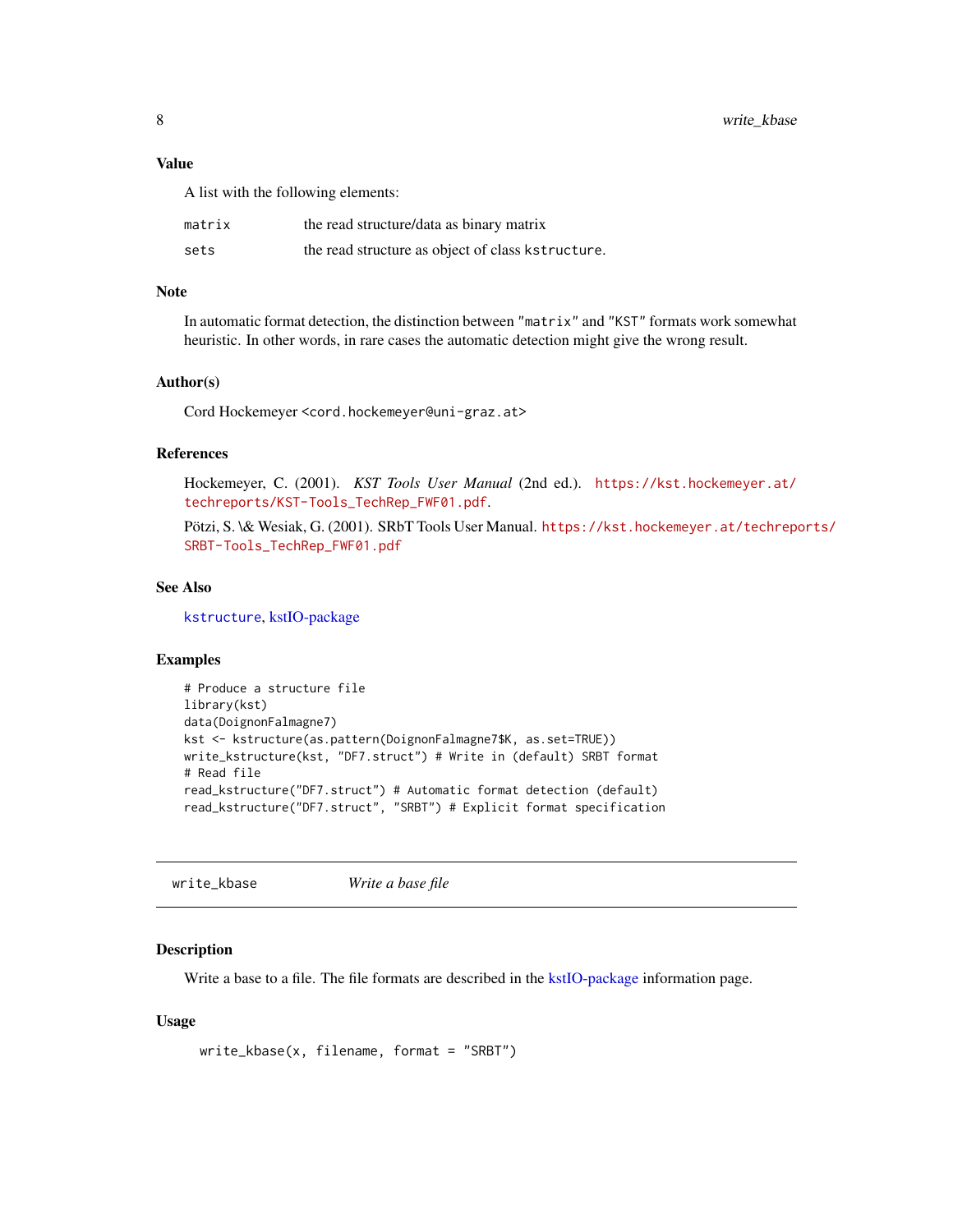#### <span id="page-8-0"></span>write\_kdata 9

#### Arguments

|          | The data to be written, either a binary matrix or an object of kbase class.     |
|----------|---------------------------------------------------------------------------------|
| filename | A character string specifying the name of the base file.                        |
| format   | Specification of the files format. Can be "SRBT" (default), "KST", or "matrix". |

#### Details

The format values "SRBT", "KST", and "matrix" refer to the different generations of file formats described in [kstIO-package.](#page-1-1)

#### Author(s)

Cord Hockemeyer <cord.hockemeyer@uni-graz.at>

#### References

Hockemeyer, C. (2001). *KST Tools User Manual* (2nd ed.). [https://kst.hockemeyer.at/](https://kst.hockemeyer.at/techreports/KST-Tools_TechRep_FWF01.pdf) [techreports/KST-Tools\\_TechRep\\_FWF01.pdf](https://kst.hockemeyer.at/techreports/KST-Tools_TechRep_FWF01.pdf).

Pötzi, S. \& Wesiak, G. (2001). *SRbT Tools User Manual.* [https://kst.hockemeyer.at/techrepo](https://kst.hockemeyer.at/techreports/SRBT-Tools_TechRep_FWF01.pdf)rts/ [SRBT-Tools\\_TechRep\\_FWF01.pdf](https://kst.hockemeyer.at/techreports/SRBT-Tools_TechRep_FWF01.pdf)

#### See Also

[kbase](#page-0-0), [kstIO-package](#page-1-1)

#### Examples

```
# Obtain data to write from the 'pks' package
library(kst)
data(DoignonFalmagne7)
b <- kbase(kspace(kstructure(as.pattern(DoignonFalmagne7$K, as.set=TRUE))))
# Write base to file
write_kbase(b, "DF7.bas") # Write in (default) SRBT format
write_kbase(b, "DF7.bas", "KST") # (Old) KST format
```
write\_kdata *Write a knowledge space theory file*

#### Description

Write a data set to a file. The file formats are described in the [kstIO-package](#page-1-1) information page.

```
write_kdata(x, filename, format = "SRBT")
```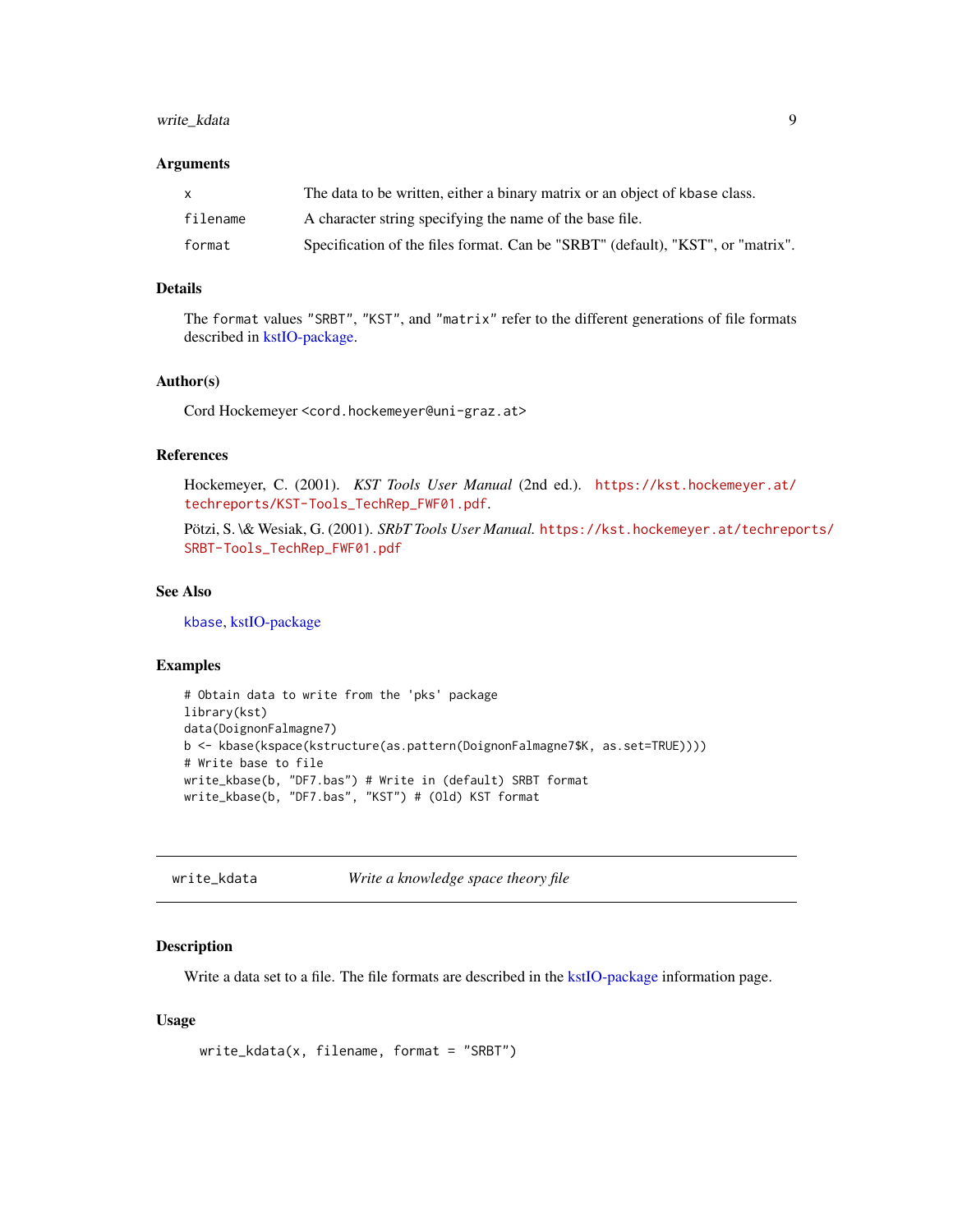#### <span id="page-9-0"></span>Arguments

|          | The data to be written, as a binary matrix.                                     |
|----------|---------------------------------------------------------------------------------|
| filename | A character string specifying the name of the data file.                        |
| format   | Specification of the files format. Can be "SRBT" (default), "KST", or "matrix". |

#### Details

The format values "SRBT", "KST", and "matrix" refer to the different generations of file formats described in [kstIO-package.](#page-1-1)

#### Author(s)

Cord Hockemeyer <cord.hockemeyer@uni-graz.at>

#### References

Hockemeyer, C. (2001). *KST Tools User Manual* (2nd ed.). [https://kst.hockemeyer.at/](https://kst.hockemeyer.at/techreports/KST-Tools_TechRep_FWF01.pdf) [techreports/KST-Tools\\_TechRep\\_FWF01.pdf](https://kst.hockemeyer.at/techreports/KST-Tools_TechRep_FWF01.pdf).

Pötzi, S. \& Wesiak, G. (2001). *SRbT Tools User Manual.* [https://kst.hockemeyer.at/techrepo](https://kst.hockemeyer.at/techreports/SRBT-Tools_TechRep_FWF01.pdf)rts/ [SRBT-Tools\\_TechRep\\_FWF01.pdf](https://kst.hockemeyer.at/techreports/SRBT-Tools_TechRep_FWF01.pdf)

#### See Also

[kstIO-package](#page-1-1)

#### Examples

```
# Obtain data to write from the 'pks' package
data(DoignonFalmagne7)
d <- as.binmat(DoignonFalmagne7$N.R)
# Write data to file
write_kdata(d, "DF7.dat") # Write in (default) SRBT format
write_kdata(DoignonFalmagne7$K, "DF7.dat", "matrix") # matrix format (without any headers)
```
write\_kstructure *Write a knowledge structure file*

#### Description

Write a knowledge structure to a file. The file formats are described in the [kstIO-package](#page-1-1) information page.

```
write_kstructure(x, filename, format = "SRBT")
```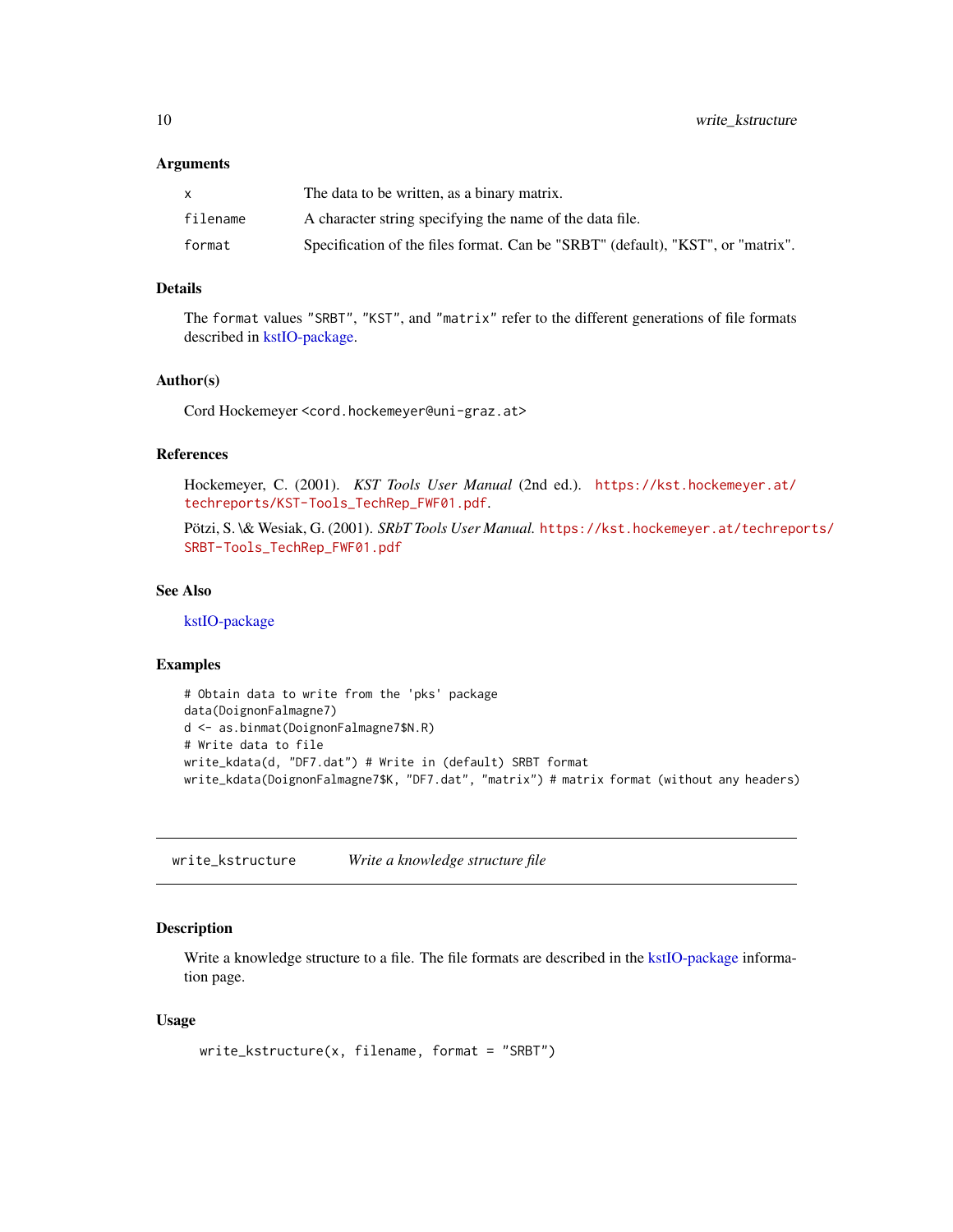#### <span id="page-10-0"></span>write\_space 11

#### Arguments

| x        | The data to be written, either a binary matrix or an object of kstructure class. |
|----------|----------------------------------------------------------------------------------|
| filename | A character string specifying the name of the base file.                         |
| format   | Specification of the files format. Can be "SRBT" (default), "KST", or "matrix".  |

#### Details

The format values "SRBT", "KST", and "matrix" refer to the different generations of file formats described in [kstIO-package.](#page-1-1)

#### Author(s)

Cord Hockemeyer <cord.hockemeyer@uni-graz.at>

#### References

Hockemeyer, C. (2001). *KST Tools User Manual* (2nd ed.). [https://kst.hockemeyer.at/](https://kst.hockemeyer.at/techreports/KST-Tools_TechRep_FWF01.pdf) [techreports/KST-Tools\\_TechRep\\_FWF01.pdf](https://kst.hockemeyer.at/techreports/KST-Tools_TechRep_FWF01.pdf).

Pötzi, S. \& Wesiak, G. (2001). *SRbT Tools User Manual.* [https://kst.hockemeyer.at/techrepo](https://kst.hockemeyer.at/techreports/SRBT-Tools_TechRep_FWF01.pdf)rts/ [SRBT-Tools\\_TechRep\\_FWF01.pdf](https://kst.hockemeyer.at/techreports/SRBT-Tools_TechRep_FWF01.pdf)

#### See Also

[kstructure](#page-0-0), [kstIO-package](#page-1-1)

#### Examples

```
# Obtain data to write from the 'pks' package
library(kst)
data(DoignonFalmagne7)
kst <- kstructure(as.pattern(DoignonFalmagne7$K, as.set=TRUE))
# Write structure to file
write_kstructure(kst, "DF7.struct") # Write in (default) SRBT format
# Write the matrix directly in (old) KST format
write_kstructure(DoignonFalmagne7$K, "DF7.struct", "KST")
```
write\_space *Write a knowledge space file*

#### Description

Write a knowledge space to a file. The file formats are described in the [kstIO-package](#page-1-1) information page.

```
write_kspace(x, filename, format = "SRBT")
```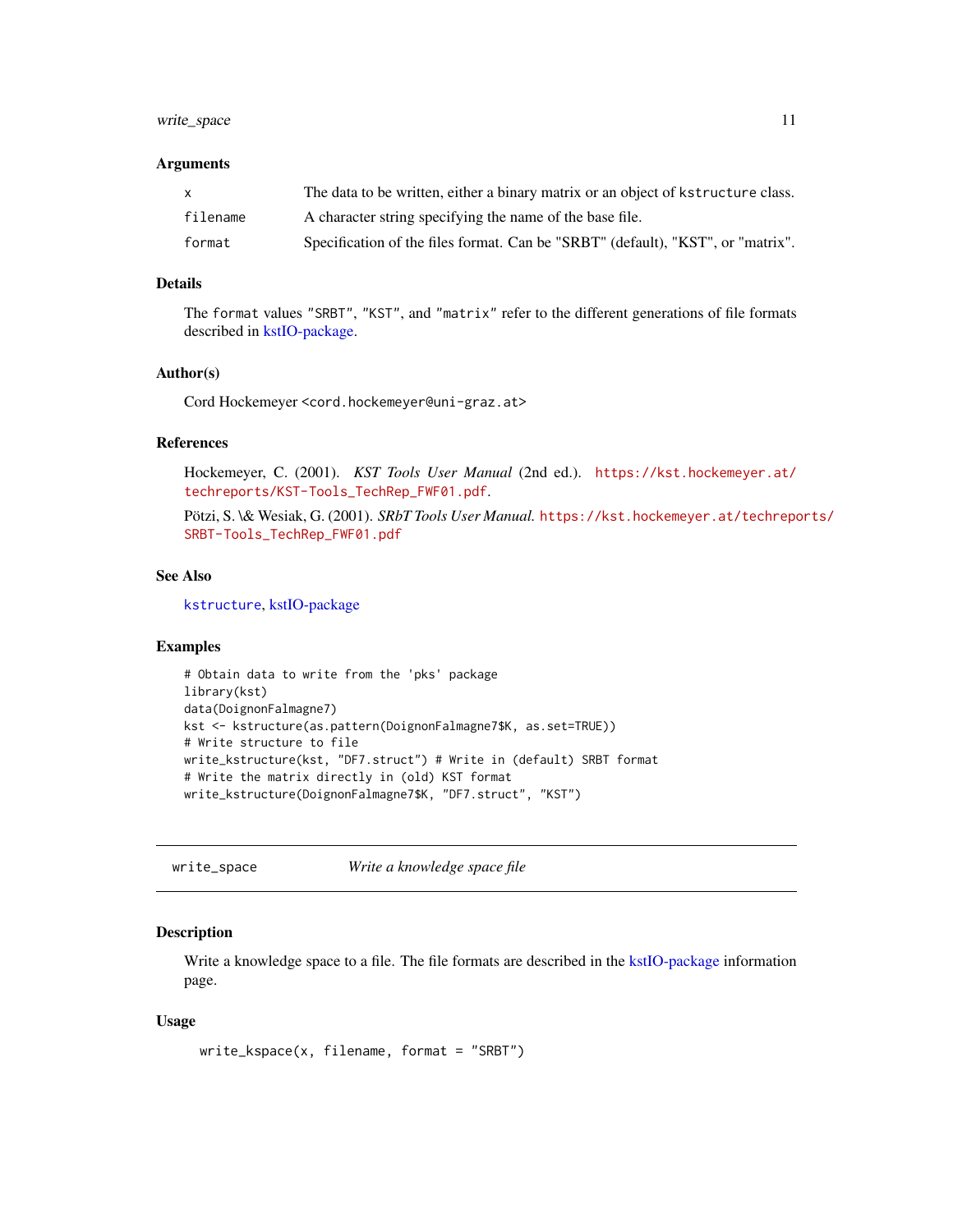<span id="page-11-0"></span>12 write\_space

#### Arguments

|          | The data to be written, either a binary matrix or an object of kspace class.    |
|----------|---------------------------------------------------------------------------------|
| filename | A character string specifying the name of the base file.                        |
| format   | Specification of the files format. Can be "SRBT" (default), "KST", or "matrix". |

#### Details

The format values "SRBT", "KST", and "matrix" refer to the different generations of file formats described in [kstIO-package.](#page-1-1)

#### Author(s)

Cord Hockemeyer <cord.hockemeyer@uni-graz.at>

#### References

Hockemeyer, C. (2001). *KST Tools User Manual* (2nd ed.). [https://kst.hockemeyer.at/](https://kst.hockemeyer.at/techreports/KST-Tools_TechRep_FWF01.pdf) [techreports/KST-Tools\\_TechRep\\_FWF01.pdf](https://kst.hockemeyer.at/techreports/KST-Tools_TechRep_FWF01.pdf).

Pötzi, S. \& Wesiak, G. (2001). *SRbT Tools User Manual.* [https://kst.hockemeyer.at/techrepo](https://kst.hockemeyer.at/techreports/SRBT-Tools_TechRep_FWF01.pdf)rts/ [SRBT-Tools\\_TechRep\\_FWF01.pdf](https://kst.hockemeyer.at/techreports/SRBT-Tools_TechRep_FWF01.pdf)

#### See Also

[kspace](#page-0-0), [kstIO-package](#page-1-1)

#### Examples

```
# Obtain data to write from the 'pks' package
library(kst)
data(DoignonFalmagne7)
ksp <- kspace(kstructure(as.pattern(DoignonFalmagne7$K, as.set=TRUE)))
# Write space to file
write_kspace(ksp, "DF7.spc") # Write in (default) SRBT format
write_kspace(DoignonFalmagne7$K, "DF7.spc", "KST") # Write the matrix directly in (old) KST format
```